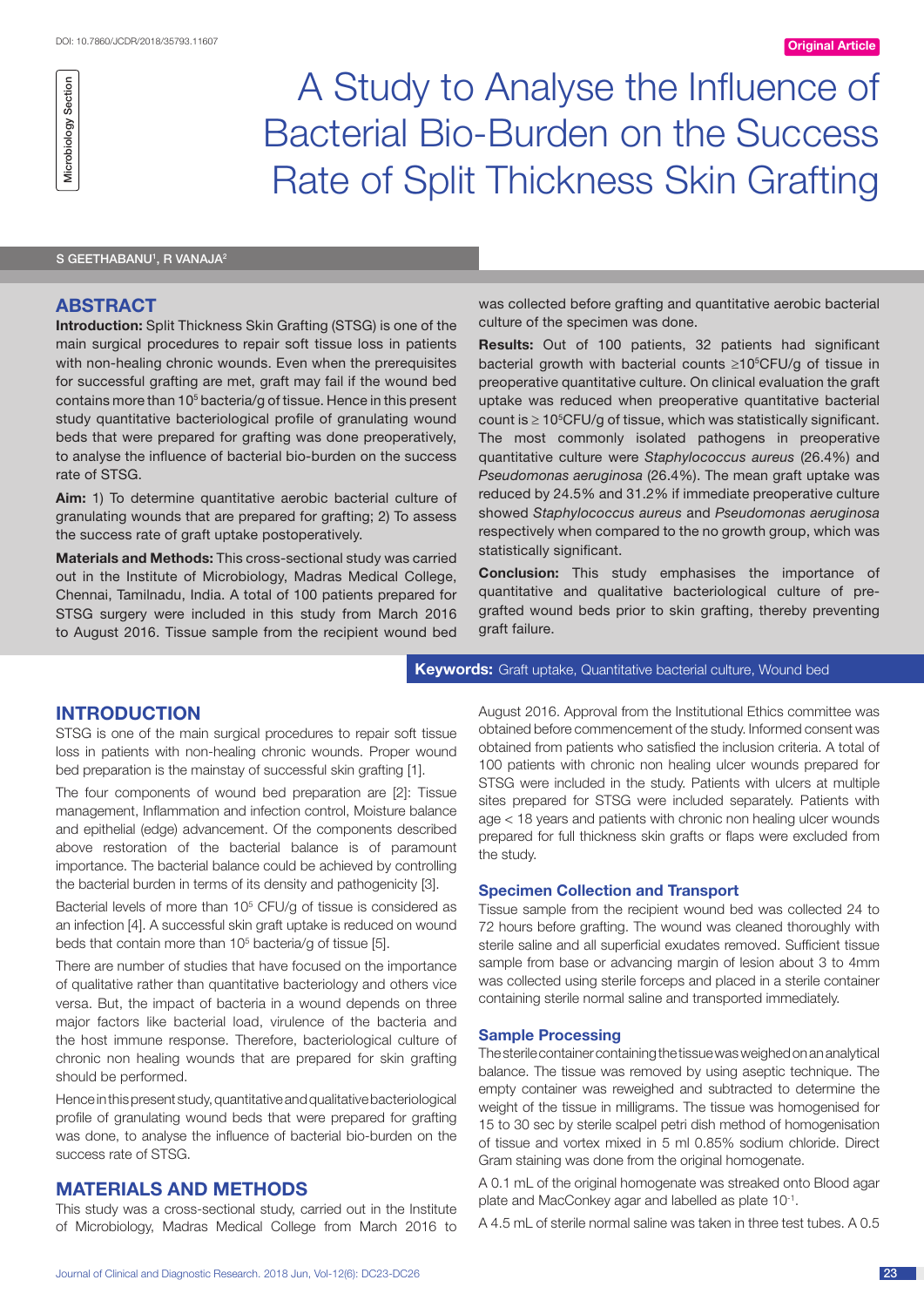mL of original homogenate was added to first tube containing 4.5 mL normal saline and serial dilutions made in next two tubes and labelled as  $10^{-2}$ ,  $10^{-3}$ ,  $10^{-4}$ .

A 0.1 mL of each dilution was plated onto Blood agar plates and plates were labelled as  $10^{-2}$ ,  $10^{-3}$ ,  $10^{-4}$ .

Plates were incubated for 18 to 24 hours at 37°C under aerobic conditions [6].

#### **Quantitative Measurement of Culture**

After 18 to 24 hours of incubation, MacConkey agar and Blood agar plates were observed for growth, colony count and colony morphology. The number of organisms per gram of tissue was determined by counting the colonies in the plate that grew between 30 to 300 colonies.

The total number of organisms was calculated by using the colony count times the dilution factor (using 5 as the factor for the homogenate dilution and dilutions labelled on the plates for subsequent dilutions) divided by original weight of the tissue [6].

CFU x Homogenate dilution x plate dilution

Weight of the tissue

The colony count is reported as total count "per gram of tissue". A colony count of >10<sup>5</sup> CFU/g was considered as significant growth [1,5].

The success rate of the graft uptake was then assessed between 2<sup>nd</sup> to 15<sup>th</sup> postoperative days on clinical grounds.

#### **Statistics**

The results were analysed statistically using SPSS version 17.0.

## **Results**

Out of 100 patients, 32 patients had significant bacterial growth with bacterial counts  $\geq 10^5$ CFU/g of tissue in preoperative quantitative culture. Out of 32 patients, mixed flora was isolated in 2 patients. Seven patients had growth with bacterial counts  $\leq 10^5$ CFU/g of tissue. Hence a total of 41 bacterial isolates were obtained in preoperative quantitative culture [Table/Fig-1].

Out of 41 preoperative bacterial isolates, 34 (from 32 patients) were significant bacterial growth of counts ≥10<sup>5</sup>CFU/g of tissue in preoperative quantitative culture. Seven patients had growth with bacterial counts  $\leq 10^5$ CFU/g of tissue [Table/Fig-2].

In the healed category 61 patients had no growth in preoperative quantitative culture. One patient had *Escherichia coli* with bacterial count 10<sup>3</sup> in preoperative quantitative culture with 98% graft uptake postoperatively, which was included in healed category.

A total of 38 patients who had reduced graft uptake were included in non-healed category, out of which, only 32 patients had significant bacterial growth in preoperative quantitative culture. Six patients, who had insignificant bacterial growth, also showed reduced graft uptake [Table/Fig-3].

Graft uptake was reduced when preoperative quantitative bacterial count was ≥10<sup>5</sup>. The correlation between preoperative bacterial count and graft uptake rate was statistically significant, as analysed by "Independent sample t-test", p-value <0.05 [Table/Fig-4].

The most commonly isolated pathogens in preoperative quantitative culture were *Staphylococcus aureus* (26.4%) and *Pseudomonas aeruginosa* (26.4%) [Table/Fig-5].

Graft uptake was reduced if preoperative wound bed was infected with *Pseudomonas aeruginosa* or *Staphylococcus aureus*. The correlation between bacterial type and graft uptake rate was statistically significant, as analysed by "One sample t-test" (p-value <0.05) [Table/Fig-6].

This plot in [Table/Fig-7] depicts the relation of percentage of graft

uptake and the preoperative bacterial isolates. The mean of graft uptake percentage and its 95% CI limits are represented.

Mean of graft uptake percentage in patients with *Staphylococcus aureus* in preoperative quantitative culture was 75.55%, with *Pseudomonas aeruginosa* was 68.88%, and with other bacteria was 87%.

#### **Discussion**

STSG are the gold standard treatment for the skin defects due to chronic non healing wounds. Even though the success of skin grafts depends on multiple factors, well vascularised non infected wound bed prior to grafting is crucial.

The purpose of the present study was to analyse the influence of preoperative bacterial bio-burden on the influence of graft uptake rate, by obtaining preoperative bacterial culture of pre-grafted wound bed.

#### **Analysis of Bacterial Isolates Based on Preoperative Quantitative Culture Results**

Among the 100 patients who underwent STSG surgery, 32 patients had significant bacterial growth with bacterial counts ≥10<sup>5</sup>CFU/g of tissue from the wound bed, in preoperative aerobic quantitative culture. Out of 32 patients, mixed flora was isolated in

| Pre-Op<br><b>Culture</b>                                                               | <b>Bacterial Count</b>                 | No. of Isolates | <b>Total No. of Isolates</b> |  |
|----------------------------------------------------------------------------------------|----------------------------------------|-----------------|------------------------------|--|
|                                                                                        | $\geq$ 10 <sup>5</sup> CFU/g of tissue | 34              |                              |  |
| Growth                                                                                 | $\leq 10^{5}$ CFU/g of tissue          |                 | 41                           |  |
| No<br>Growth                                                                           |                                        |                 | 61                           |  |
| <b>ITable/Eig 41:</b> Anglucio of booterial isolates becad on proposarity quantitative |                                        |                 |                              |  |

**[Table/Fig-1]:** Analysis of bacterial isolates based on preoperative quantitative culture results.

| <b>Preoperative Bacterial</b><br>Count CFU/g of tissue                                                    | Number of Isolates | <b>Total</b> |  |
|-----------------------------------------------------------------------------------------------------------|--------------------|--------------|--|
| $10^6$                                                                                                    | 13                 |              |  |
| $10^{5}$                                                                                                  | 21                 | 34           |  |
| 10 <sup>4</sup>                                                                                           | 6                  |              |  |
| $10^{3}$                                                                                                  |                    |              |  |
| <b>TOTAL</b>                                                                                              | 41                 | 41           |  |
| <b>[Table/Fig-2]:</b> Analysis of bacterial count in preoperative quantitative bacterial<br>culture n=41. |                    |              |  |

two patients. One patient had infection with *Klebsiella pneumoniae* and *Acinetobacter baumanii*. The other patient had infection with *Staphylococcus aureus* and *Proteus mirabilis*. There were seven patients who had growth with bacterial counts ≤10<sup>5</sup>CFU/g of tissue. Hence a total of 41 bacterial isolates were obtained in preoperative quantitative culture [Table/Fig-1,2].

The rate of preoperative bacterial growth in this study differs from the rates that were reported in other studies. In the study by Leslie Gilliland E et al., 54(61%) patients out of 88 patients showed growth in the immediate preoperative period [7]. In another study, wounds culture done immediately before grafting showed around half (53%) the wound beds had been infected, while the other half (47%) showed no growth in culture [8].

The lower rate of isolation of bacteria on this study is because quantitative bacterial culture was done preoperatively by taking tissue bit from wound bed and only those with bacterial count of ≥ 10<sup>5</sup>CFU/g of tissue were interpreted as significant growth. But in both the above mentioned studies only qualitative bacterial culture was done by collecting wound swab.

The differences in the rate of preoperative bacterial growth may also be due to varying sample size, age and gender distribution of the patients, patients with concomitant illness, indication for STSG and the use of prophylactic antibiotic therapy.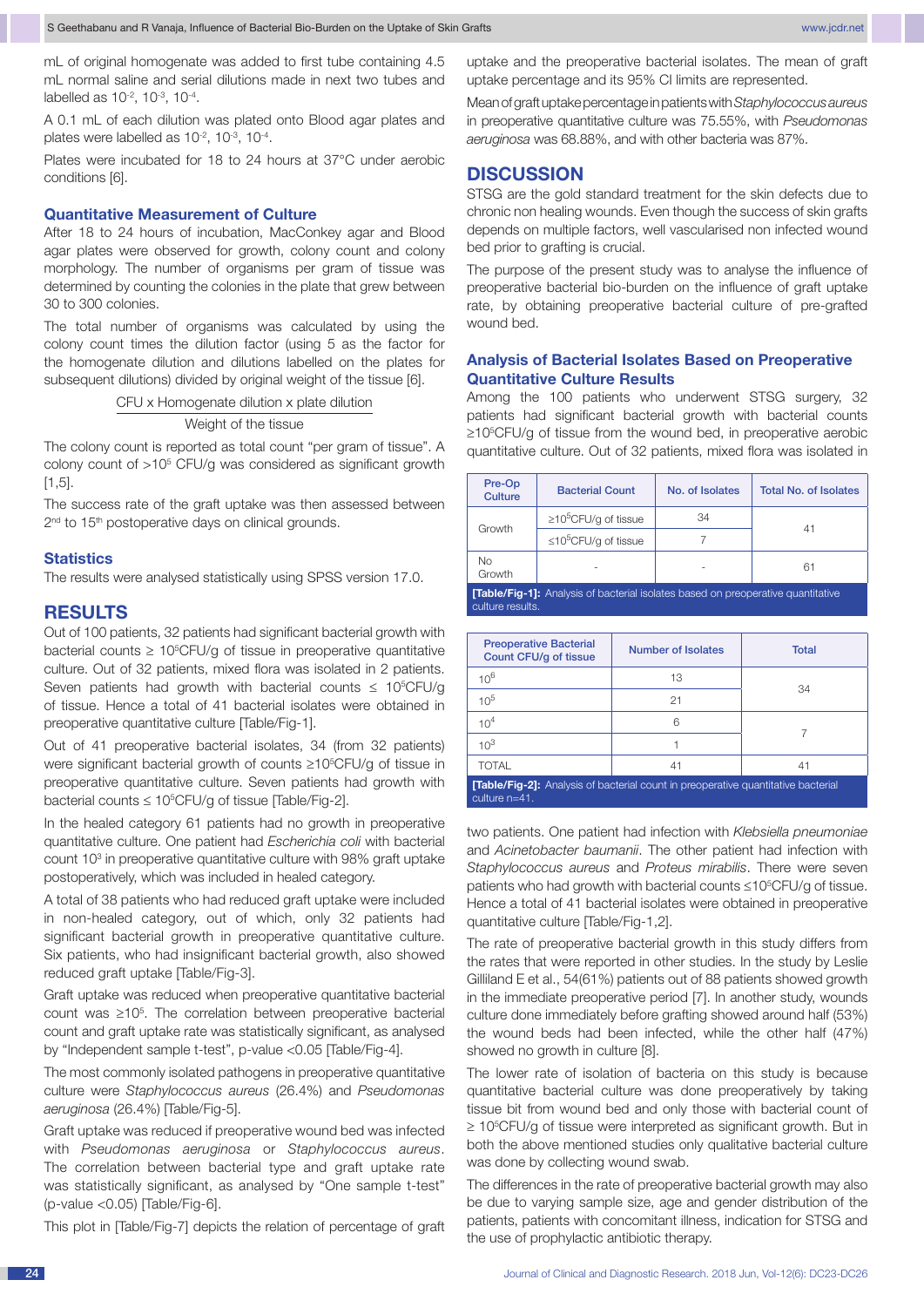#### **Analysis of Clinical Evaluation of Graft Uptake**

In the present study graft uptake was divided into two groups: healed versus not-healed, with five subgroups in total [9].

The healed category was divided into two subgroups:

- 1. Completely healed (100%);
- 2. Healed with 98% or more graft uptake.

The not-healed category was divided into three subgroups:

- 1. Less than 98% but more than 75% take (75%-98%);
- 2. 75% or less but more than 5% take (5%-75%);
- 3. 5% or less take (0-5%).

Mean graft uptake in this present study was 92%. In the healed category 61 patients had no growth in preoperative quantitative culture. *Escherichia coli* with bacterial count 103 was isolated in one patient in preoperative quantitative culture with 98% graft uptake postoperatively, who was also included in healed category. A total of 38 patients who had reduced graft uptake were included in non-healed category, out of which, only 32 patients had significant bacterial growth in preoperative quantitative culture. Six patients, who had insignificant bacterial growth, also showed reduced graft uptake [Table/Fig-3].

| Category                                                                     | <b>Percentage of Graft Uptake</b> | <b>Number of Patients</b> |  |
|------------------------------------------------------------------------------|-----------------------------------|---------------------------|--|
| Healed (62)                                                                  | 100%                              | 61                        |  |
|                                                                              | 98 & 99%                          |                           |  |
|                                                                              | 75 to 97%                         | 29                        |  |
| Non Healed (38)                                                              | 5 to 74%                          | 9                         |  |
|                                                                              | $< 5\%$                           |                           |  |
|                                                                              | Total                             | 100                       |  |
| <b>[Table/Fig-3]:</b> Analysis of clinical evaluation of graft uptake n=100. |                                   |                           |  |

## **Significance of Preoperative Bacterial Count on Graft Uptake Rate**

In this study the significance of preoperative bacterial count on the outcome of graft uptake was analysed [Table/Fig-4]. In the present study mean of graft uptake percentage of patients with  $\geq$ 10<sup>5</sup>CFU/g

| Pre-Op Quanti-<br>tative Bacterial<br>Count                                             | No. of Patients with<br><b>Reduced Graft Uptake</b> | <b>Mean Graft</b><br>Uptake % | p-<br>value |
|-----------------------------------------------------------------------------------------|-----------------------------------------------------|-------------------------------|-------------|
| $>10^{5}$                                                                               | 32                                                  | 78.32%                        | 0.024       |
| <10 <sup>4</sup>                                                                        |                                                     | 93.00%                        |             |
| <b>[Table/Fig-4]:</b> Analysis of significance of preoperative bacterial count on graft |                                                     |                               |             |

uptake rate.

of tissue in preoperative quantitative culture was 78.32% and mean of graft uptake percentage of patients with  $≤10<sup>5</sup>$  was 93%. It was thus observed that graft uptake was reduced when preoperative bacterial culture was  $\geq 10^5$ CFU/g of tissue, which is statistically significant (p<0.05).

This observation was similar to the few studies that have considered the number of organisms to be critical for skin graft healing. In the study by Majewski W et al., which had shown the usefulness of quantitative bacteriology for the determination of the severity of infections, the healing results of skin grafts were better in the group where the number of bacteria in 1  $cm<sup>2</sup>$  of ulceration was lower [10]. In another clinical study, conducted by Bacchetta CA et al., it was observed that the wounds which were heavily contaminated with 107 organisms had skin graft failure. Graft uptake was better in wounds with lower bio-burden [11].

#### **Bacteriological Profile of Preoperative Quantitative Bacterial Culture**

Out of the 34 aerobic bacterial isolates obtained from 32 patients in the present study from the pre-grafted wound bed, the predominant pathogens isolated by quantitative culture were *Staphylococcus aureus* and *Pseudomonas aeruginosa* each 26.4% [Table/Fig-5].

| <b>Type of</b><br><b>Isolate</b>                                                       | Organism                   | <b>Total Number</b><br>of Organisms | Percentage |
|----------------------------------------------------------------------------------------|----------------------------|-------------------------------------|------------|
| <b>Gram Positive</b><br>Cocci                                                          | Staphylococcus<br>aureus   | 9                                   | 26.4%      |
|                                                                                        | Pseudomonas<br>aeruginosa  | 9                                   | 26.4%      |
|                                                                                        | Pseudomonas<br>species     | 3                                   | 8.9%       |
| Gram                                                                                   | Klebsiella pneumonia       | 3                                   | 8.9%       |
| Negative                                                                               | Klebsiella oxytoca         | $\mathcal{P}$                       | 5.8%       |
| Bacilli                                                                                | Acinetobacter<br>baumannii | 3                                   | 8.9%       |
|                                                                                        | Escherichia coli           | 1                                   | 2.9%       |
|                                                                                        | Proteus mirabilis          | 3                                   | 8.9%       |
|                                                                                        | Proteus vulgaris           | 1                                   | 2.9%       |
|                                                                                        | <b>TOTAL</b>               | 34                                  | 100%       |
| [Table/Fig-5]: Bacteriological profile of preoperative quantitative bacterial culture. |                            |                                     |            |

The other isolates were *Klebsiella pneumonia* (8.9%), *Klebsiella oxytoca* (5.8%), *Escherichia coli* (2.9%), *Proteus mirabilis* (8.9%), *Proteus vulgaris* (2.9%), and *Acinetobacter baumanii* (8.9%). Three *Pseudomonas* species (8.9%) were isolated out of which one was *Pseudomonas fluorescens*, and two were *Pseudomonas putida*.

The results were similar to study conducted by Thomsen TR et al., in which the bacterial flora of wound bed from 14 skin graft operations was examined [12]. The study showed *Staphylococcus aureus*, *Pseudomonas aeruginosa*, *Klebsiella oxytoca* and *Enterococcus* species as the common pathogens. The results were also similar to the study conducted by Majewski W et al., in which, it was observed that among the isolated bacteria in preoperative wound bed before skin grafting, the most common were *Staphylococcus aureus* (62.9%) [10]. In another study by Bowler PG et al., the most common pathogens in chronic diabetic wound infections were aerobic bacteria such as *Staphylococcus aureus*, including MRSA strains, Coagulase negative Staphylococci, *Streptococcus* species and Enterobacteriaceae family [4].

| <b>Isolate</b>                                                                                                     | <b>Mean of Graft Uptake Percent-</b><br>age | p-value |
|--------------------------------------------------------------------------------------------------------------------|---------------------------------------------|---------|
| Staphylococcus aureus                                                                                              | 75.55%                                      | 0.002   |
| Pseudomonas<br>aeruginosa                                                                                          | 68.88%                                      | 0.000   |
| Pseudomonas species                                                                                                | 80.00%                                      | 0.020   |
| Klebsiella species                                                                                                 | 85.00%                                      | 0.008   |
| Acinetobacter baumannii                                                                                            | 88.33%                                      | 0.020   |
| Proteus species                                                                                                    | 88.33%                                      | 0.020   |
| Escherichia coli                                                                                                   | 94.50%                                      | 0.045   |
| <b>[Table/Fig-6]:</b> Analysis of the significance of preoperative bacterial isolates on the<br>graft uptake rate. |                                             |         |

## **Significance of Preoperative Bacterial Isolates on the Graft Uptake Rate**

In the present study significance of type of bacteria isolated in the preoperative quantitative culture on graft uptake rate was analysed [Table/Fig-6].

The mean graft uptake percentage in this study, when pre-grafted wound was infected with *Pseudomonas aeruginosa* was 68.88% and for *Staphylococcus aureus* was 75.55%. This was similar to the study by Gilliand EL et al., in which the mean graft uptake rate of wound beds infected with *Staphylococcus aureus* was reduced to 75% [7].

In the current study, the mean graft uptake was reduced by 24.5% if immediate preoperative culture showed *Staphylococcus aureus*